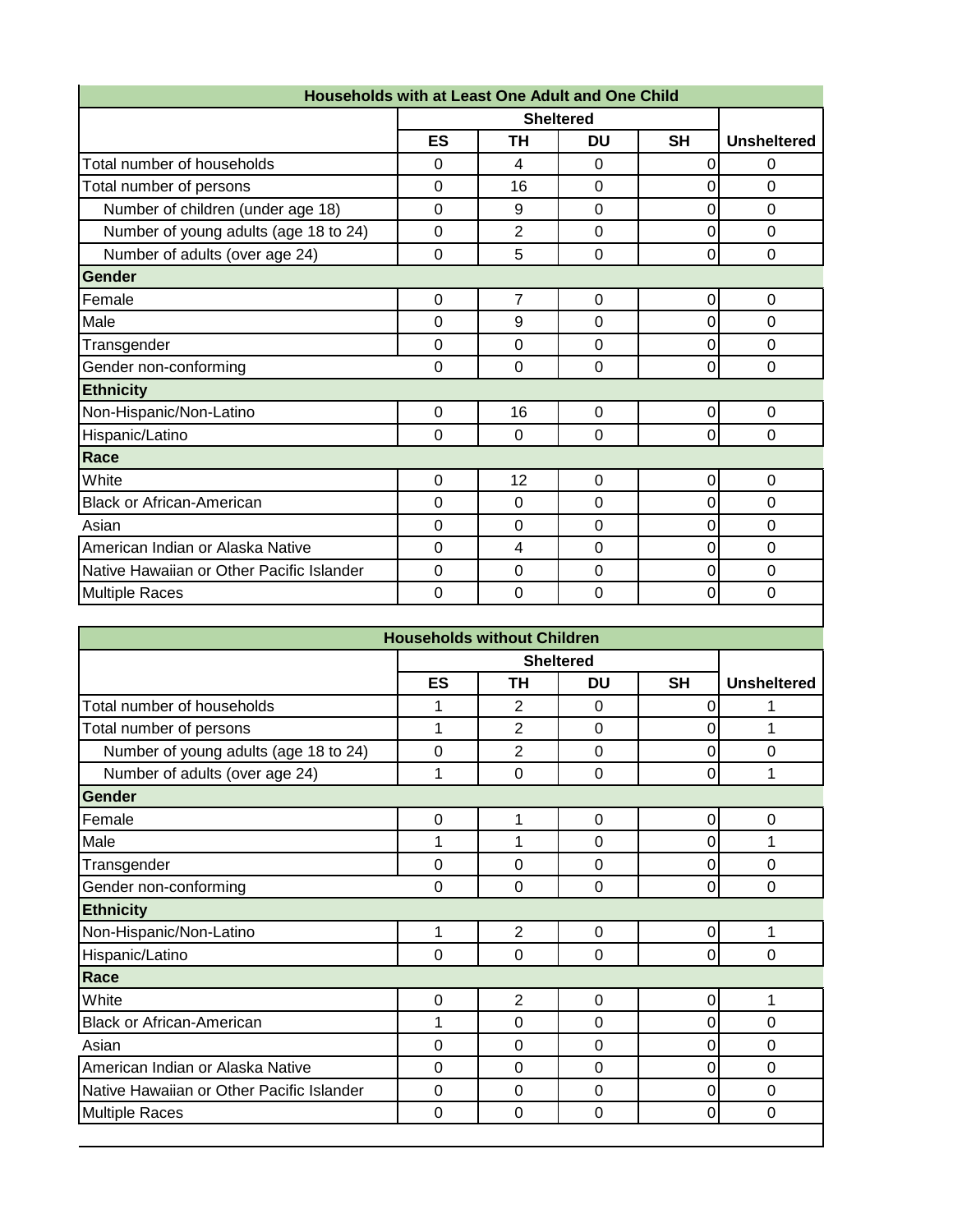|                                           |           |          | Households with Only Children (under age 18) |           |                    |
|-------------------------------------------|-----------|----------|----------------------------------------------|-----------|--------------------|
|                                           |           |          | <b>Sheltered</b>                             |           |                    |
|                                           | <b>ES</b> | ΤH       | <b>DU</b>                                    | <b>SH</b> | <b>Unsheltered</b> |
| Total number of households                | 0         | $\Omega$ | 0                                            | 0         | 0                  |
| Total number of children (under age 18)   | 0         | $\Omega$ | 0                                            | 0         | $\Omega$           |
| <b>Gender</b>                             |           |          |                                              |           |                    |
| Female                                    | 0         | 0        | 0                                            | 0         | 0                  |
| Male                                      | $\Omega$  | $\Omega$ | $\Omega$                                     | 0         | $\Omega$           |
| Transgender                               | 0         | $\Omega$ | $\Omega$                                     | 0         | 0                  |
| Gender non-conforming                     | 0         | 0        | 0                                            | 0         | 0                  |
| <b>Ethnicity</b>                          |           |          |                                              |           |                    |
| Non-Hispanic/Non-Latino                   | 0         | 0        | 0                                            | 0         | 0                  |
| Hispanic/Latino                           | 0         | 0        | 0                                            | $\Omega$  | 0                  |
| Race                                      |           |          |                                              |           |                    |
| White                                     | $\Omega$  | $\Omega$ | $\Omega$                                     | 0         | 0                  |
| <b>Black or African-American</b>          | 0         | 0        | $\overline{0}$                               | 0         | $\mathbf 0$        |
| Asian                                     | 0         | 0        | $\mathbf 0$                                  | 0         | 0                  |
| American Indian or Alaska Native          | $\Omega$  | $\Omega$ | 0                                            | 0         | $\mathbf 0$        |
| Native Hawaiian or Other Pacific Islander | 0         | $\Omega$ | $\Omega$                                     | 0         | $\Omega$           |
| <b>Multiple Races</b>                     | 0         | 0        | 0                                            | 0         | $\Omega$           |

|                                           | <b>Total Households and Persons</b> |             |                  |           |                    |
|-------------------------------------------|-------------------------------------|-------------|------------------|-----------|--------------------|
|                                           |                                     |             | <b>Sheltered</b> |           |                    |
|                                           | <b>ES</b>                           | TН          | DU               | <b>SH</b> | <b>Unsheltered</b> |
| Total number of households                | 1                                   | 6           | $\overline{0}$   | 0         |                    |
| Total number of persons                   | 1                                   | 18          | 0                | 0         | 1                  |
| Number of children (under age 18)         | 0                                   | 9           | 0                | 0         | 0                  |
| Number of young adults (age 18 to 24)     | 0                                   | 4           | 0                | 0         | $\overline{0}$     |
| Number of adults (over age 24)            | 1                                   | 5           | 0                | 0         | 1                  |
| Gender                                    |                                     |             |                  |           |                    |
| Female                                    | 0                                   | 8           | 0                | 0         | 0                  |
| Male                                      | 1                                   | 10          | 0                | 0         | 1                  |
| Transgender                               | 0                                   | $\Omega$    | 0                | 0         | 0                  |
| Gender non-conforming                     | 0                                   | $\mathbf 0$ | 0                | 0         | $\overline{0}$     |
| <b>Ethnicity</b>                          |                                     |             |                  |           |                    |
| Non-Hispanic/Non-Latino                   | 1                                   | 18          | 0                | 0         | 1                  |
| Hispanic/Latino                           | 0                                   | 0           | 0                | 0         | 0                  |
| Race                                      |                                     |             |                  |           |                    |
| White                                     | 0                                   | 14          | 0                | 0         | 1                  |
| <b>Black or African-American</b>          | 1                                   | $\Omega$    | 0                | 0         | 0                  |
| Asian                                     | 0                                   | 0           | 0                | 0         | $\mathbf 0$        |
| American Indian or Alaska Native          | 0                                   | 4           | 0                | 0         | 0                  |
| Native Hawaiian or Other Pacific Islander | 0                                   | $\Omega$    | $\Omega$         | 0         | 0                  |
| <b>Multiple Races</b>                     | 0                                   | 0           | 0                | 0         | $\mathbf 0$        |

## **Totals Include HMIS and non-HMIS Counts**

Note regarding data quality: PIT live data was extrapolated based on information given regarding county. T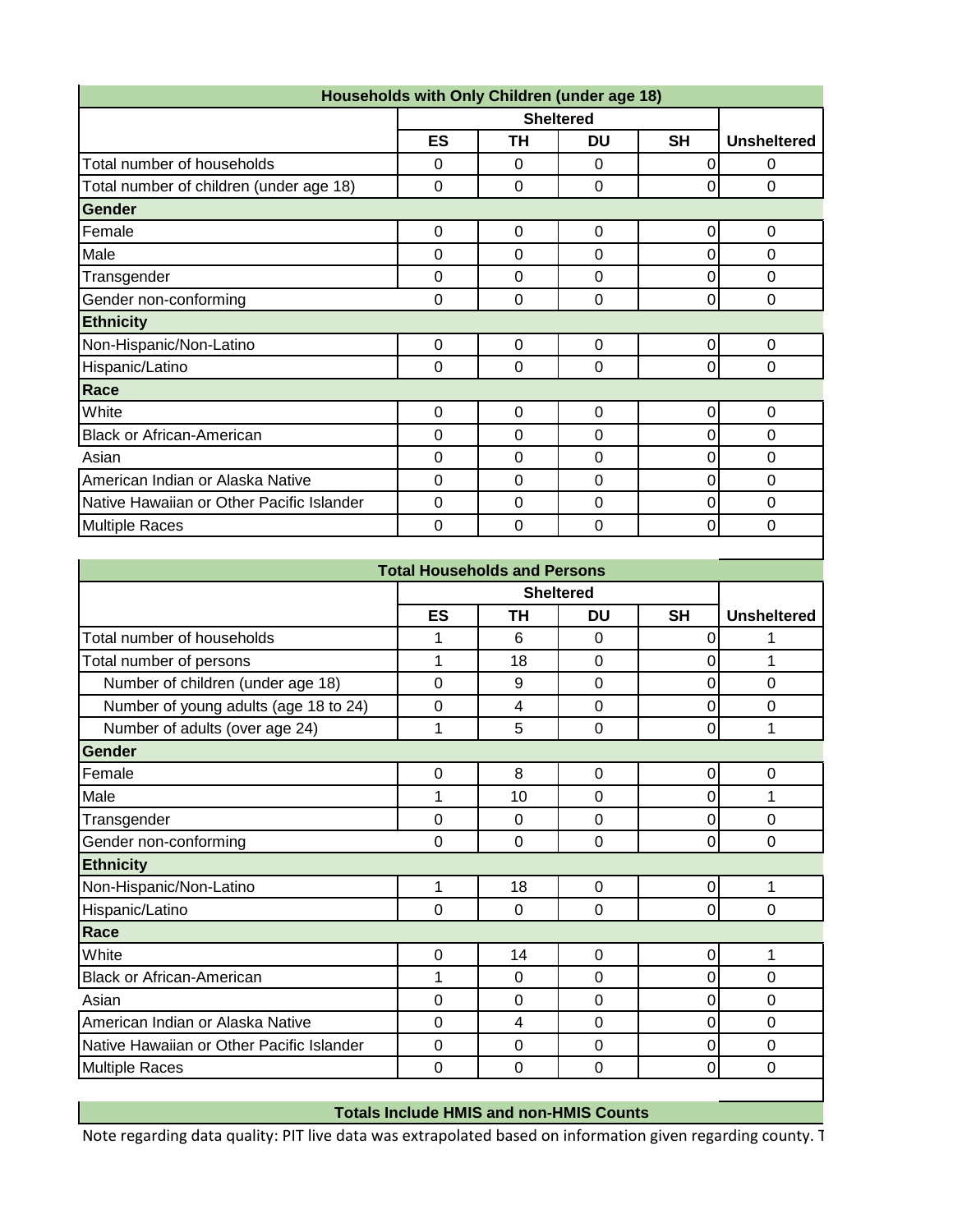| <b>otal</b><br>Ī     |
|----------------------|
| 4                    |
| 16                   |
| 9                    |
| $\overline{2}$       |
| 5                    |
|                      |
| $\frac{1}{2}$        |
| $\frac{9}{1}$        |
| $\frac{0}{2}$        |
| $\overline{0}$       |
|                      |
| $\frac{16}{1}$       |
| $\overline{0}$       |
|                      |
| 12<br>$\overline{0}$ |
| $\overline{0}$       |
|                      |
| $\frac{4}{0}$        |
| $\overline{0}$       |
|                      |
|                      |
|                      |
|                      |
| Total                |
| 4                    |
| 4                    |
|                      |
| $\overline{2}$<br>,  |
|                      |
| 1                    |
| 3                    |
| 0                    |
| 0                    |
|                      |
| 4                    |
| O                    |
|                      |
| 3                    |
| 1                    |
| 0                    |
| $\mathbf 0$          |
| $\mathbf{O}$<br>0    |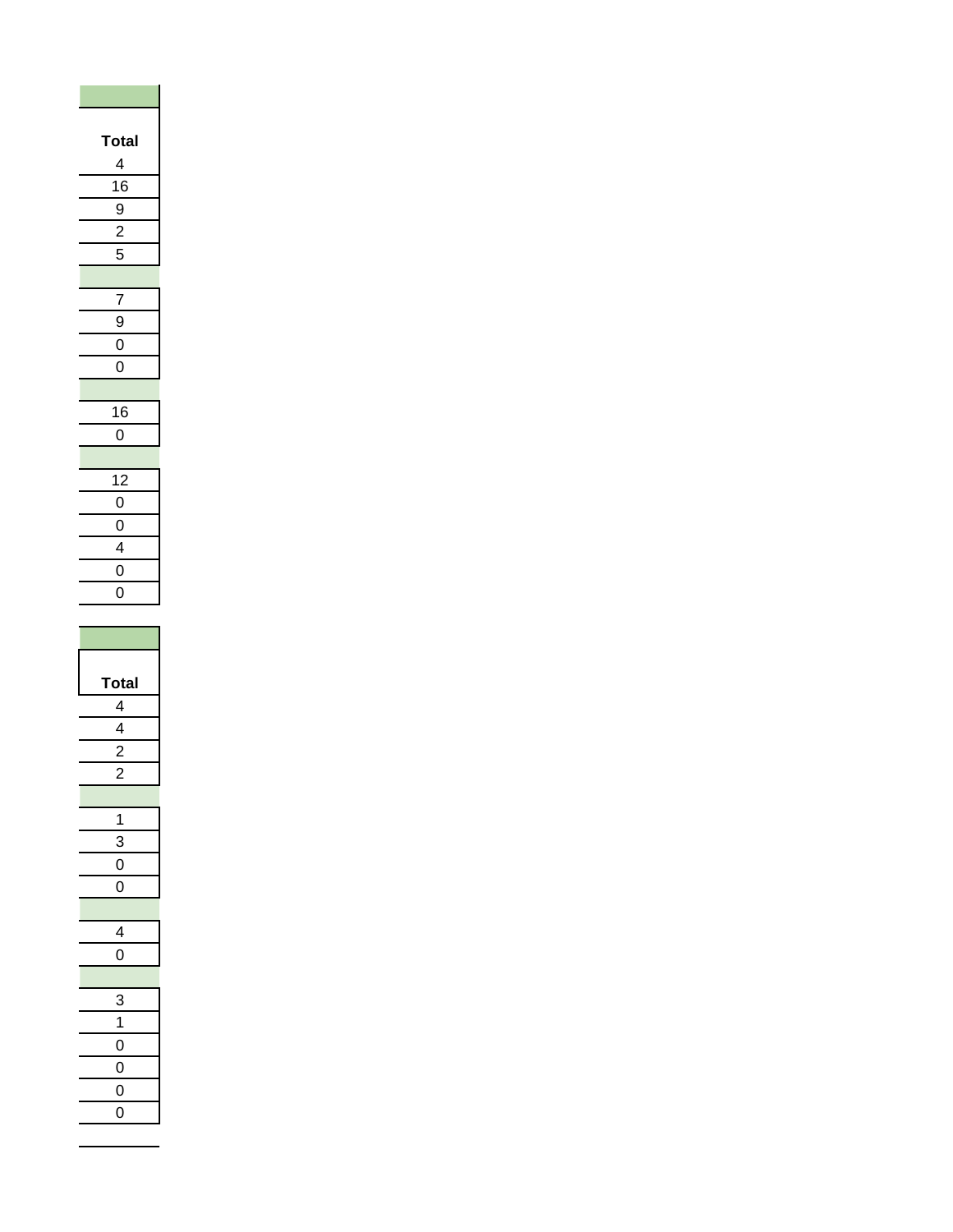| <b>otal</b><br>I    |
|---------------------|
| $\mathbf{0}$        |
| O                   |
|                     |
| 0                   |
| $\overline{0}$      |
| $\mathbf{0}$        |
| $\overline{0}$      |
| 0                   |
| $\overline{0}$      |
|                     |
| 0                   |
| $\overline{0}$      |
| $\mathbf 0$         |
| $\overline{0}$      |
| $\mathbf{0}$        |
| $\overline{0}$      |
|                     |
|                     |
|                     |
|                     |
| otal                |
| 8                   |
| 20                  |
| 9                   |
| 4                   |
| 7                   |
|                     |
| 8                   |
| $\overline{12}$     |
| 0                   |
| 0                   |
|                     |
| 20                  |
| 0                   |
|                     |
| 15                  |
| 1                   |
| 0                   |
| 4                   |
| 0<br>$\overline{0}$ |

These numbers represent the best available data given PIT live limitations. Don't know/refused response